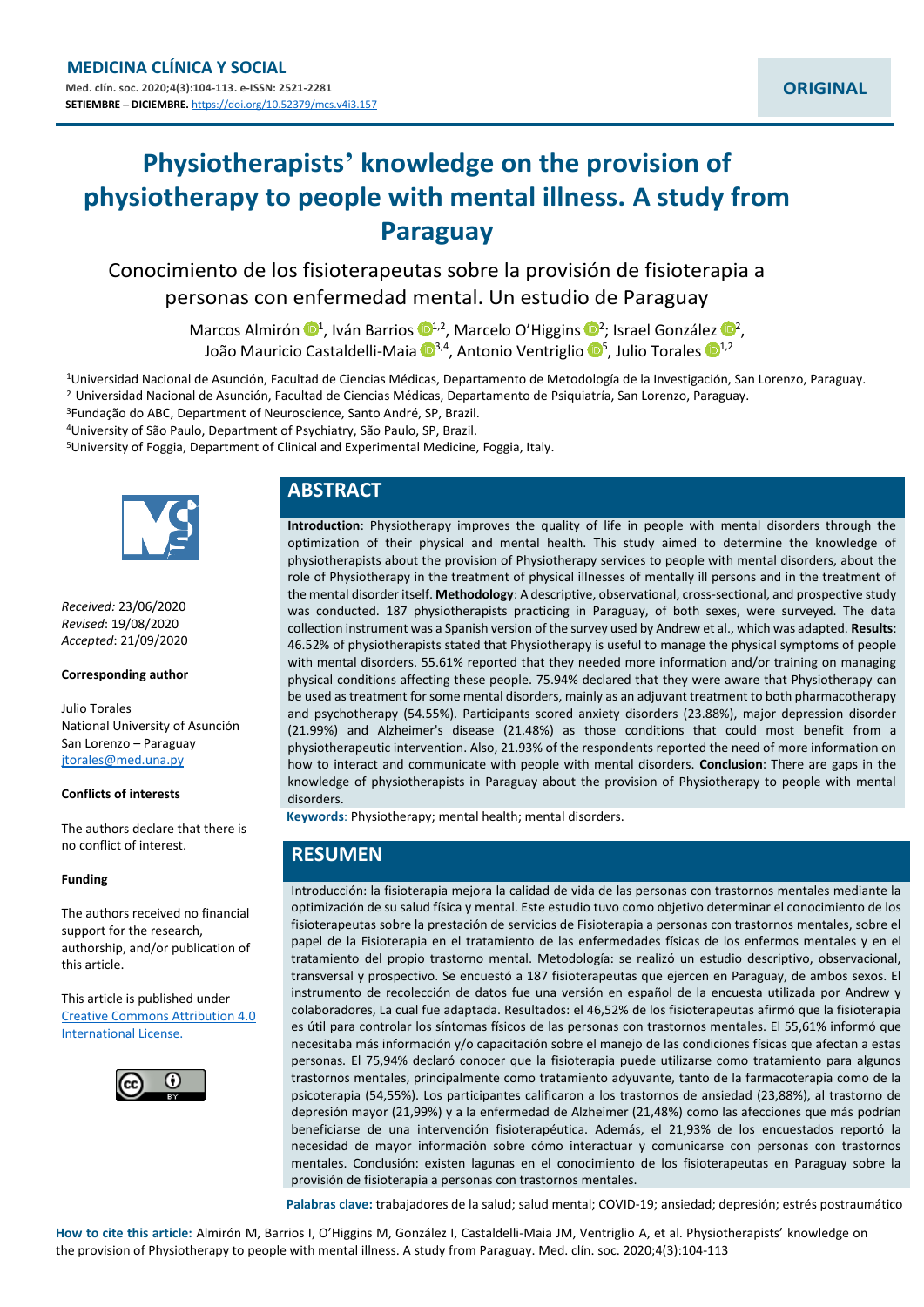## **INTRODUCTION**

Mental, neurological and substance use disorders contribute to a significant proportion of disease burden worldwide. These disorders are considered the third leading cause of disability-adjusted life years (DALYs) after cardiovascular and circulatory diseases as well as diarrhea, lower respiratory infections, meningitis, and other common infectious diseases (1). For example, depression is a leading contributor to the global burden of disease and is nowadays a common chronic disease affecting the personal functioning and quality of life (2). Even if most patients may benefit from pharmacological and/or psychotherapeutic treatment, many other patients may need adjuvant approaches, such as physiotherapy (3).

People with severe and persistent mental disorders (e.g. schizophrenia, bipolar disorder and major depression disorder) (4–7) report poor physical health and high rates of comorbid medical illnesses (respiratory and cardiovascular diseases, diabetes mellitus and obesity, among others) (8). For example, people with mental disorders are 2-3 times more likely to develop cardiovascular disease, they have an increased prevalence of metabolic syndrome, and their life expectancy is 15 to 25 years lower than in the general population (9,10). These poor physical health conditions may be due to the mental disorder itself and the adverse effects of psychotropic drugs (e.g. antipsychotics), which are associated with metabolic and endocrine changes (11). In addition, these patients are more likely to be involved in negative habits such as smoking, substance abuse, lack of physical activity, and the practice of unhealthy lifestyles (12).

Physiotherapy can improve the quality of life of people with mental disorders (13,14). This may be achieved through the optimization of their physical health as well as the relief of their psychosocial disability (15), and through its role as an adjuvant treatment of the mental disorder itself (16,17). There is evidence that improvements in muscle balance and flexibility are associated with a feeling of increased safety and increased self-esteem. In addition, an improved posture can benefit the body self-image and improve the mood, as well as decrease bodily pain. There is also strong evidence that an adequate regimen of physical exercise improves the well-being of people with mental disorders, such as depression and anxiety (17,18).

Despite these benefits, researchers (19) have stated that people with mental disorders do not regularly access Physiotherapy services for the management of their physical health problems and that there is still a lack of awareness on the role of Physiotherapy in

#### mental health (20).

A recent study surveyed 88 physiotherapists (4) confirming that they do report the need of training opportunities in mental health, education in this area during the graduate school and professional development opportunities in Physiotherapy in mental health.

Some studies have focused on the barriers for people with mental disorders in accessing Physiotherapy services from the point of view of Mental Health professionals (20), in determining the factors that influence the provision of Physiotherapy in the physical health management of people with mental disorders from the point of view of physiotherapists (4), or in recognizing the positive impact of Physiotherapy in the management of the physical health of people with mental disorders (21–24). Poor evidence is available on the knowledge about the role of Physiotherapy as an adjuvant treatment of mental disorders, not only for physical diseases affecting mentally ill persons.

This study aimed to determine the knowledge of physiotherapists about the provision of Physiotherapy services to people with mental disorders, about the role of Physiotherapy in the treatment of physical illnesses of mentally ill persons and in the treatment of the mental disorder itself.

## **METHODOLOGY**

This was a pilot, descriptive, cross-sectional, and prospective observational study. A non-probabilistic sampling of consecutive cases was used. During the months of November 2019 to March 2020, a survey was carried out that included 187 physiotherapists in Paraguay, of both sexes, who agreed to participate in the research.

## Instrument

The data collection instrument was a Spanish version of the survey used by Andrew et al. (4) in Australia, which was adapted. The translation and adaptation of the instrument was carried out with the authorization of the original authors. The survey has been spread through Google Forms and distributed to mailing lists of physiotherapists practicing in Paraguay, inviting them to participate in the research. The survey contained closed (single-choice or multiple-choice) and open-ended questions, designed to collect information on participants' knowledge about the physiotherapy treatment of people with mental disorders (frequency of care for people with mental disorders; attitudes and knowledge about people with mental disorders, among others) and on the contribution of Physiotherapy in the treatment of mental disorders (its perceived role and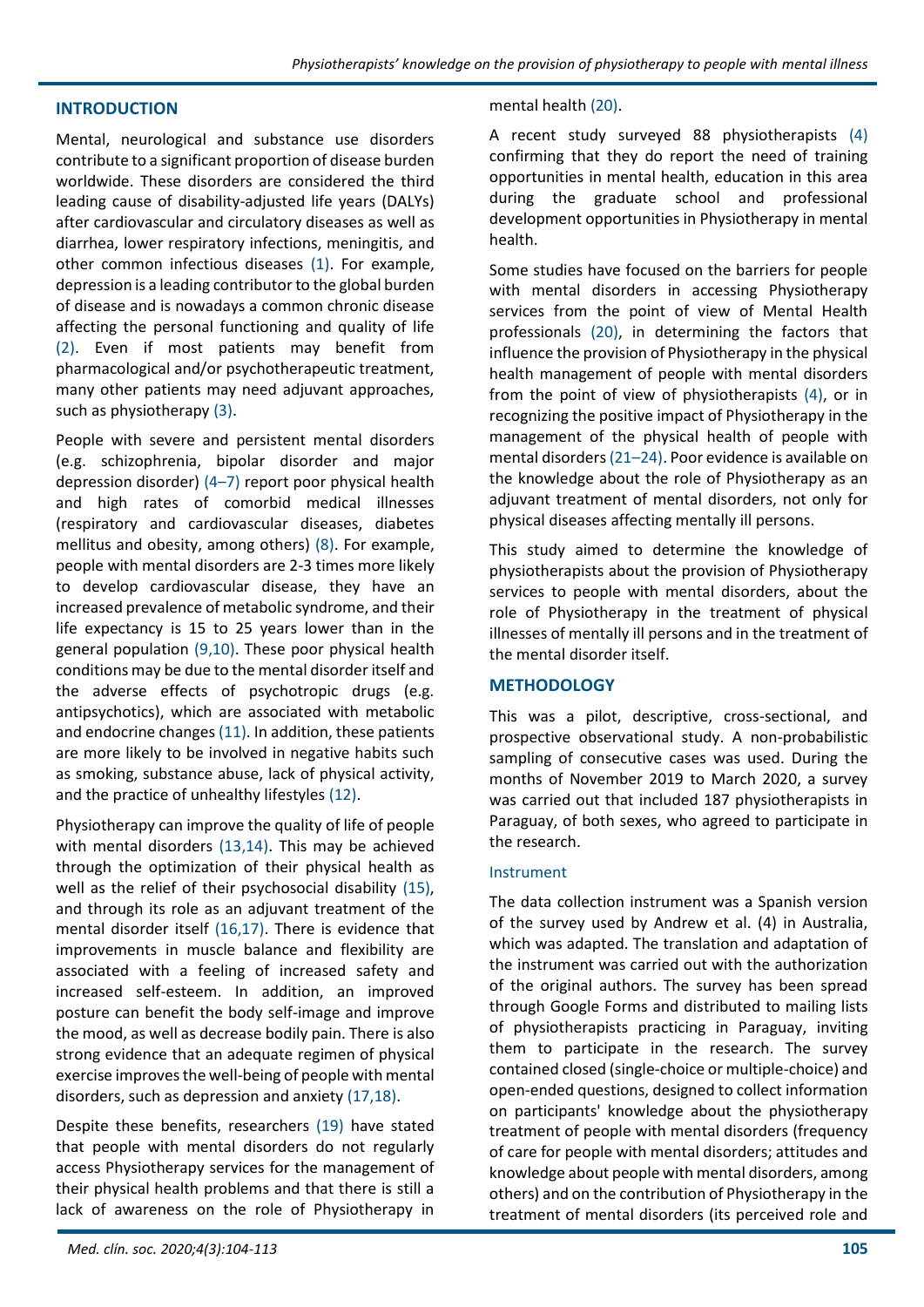the need for professional development in the area of Mental Health, among others). In addition, the survey contained a section to collect sociodemographic and professional information (age, sex, years of experience as a physical therapist, primary area of professional practice, area of work, main place of employment, location of employment and previous experience working in an environment of Mental Health services).

The data were processed using Microsoft Excel. Descriptive statistics were performed for all variables with central trend and dispersion measurements.

## Ethical issues

This study is part of the research line "Physiotherapy in Mental Health", approved by Resolution No. 1163-002019 of the Dean of the School of Medicine of the National University of Asuncion, Paraguay. Data were treated with confidentiality, equality, and justice, respecting the Helsinki principles.

# **RESULTS**

187 physiotherapists completed the survey. 75.94% were women (142 participants). The mean age was 32.84 years, with a standard deviation of 7.95 years. The average number of years of experience as physical therapist was  $8.47 \pm 7.30$  years. 49.2% graduated from a private University or Higher Institute, 34.22% worked in Trauma Physiotherapy and 87.7% worked with outpatients. The rest of the sociodemographic and professional data are shown in Table 1.

# **TABLE 1. SOCIODEMOGRAPHIC AND PROFESSIONAL CHARACTERISTICS OF THE PARTICIPANTS (n=187).**

|                                     | Frequency      |       |
|-------------------------------------|----------------|-------|
| <b>Characteristics</b>              | n              | %     |
| University of origin                |                |       |
| Private universities and institutes | 85             | 45.45 |
| National University of Asunción     | 83             | 44.39 |
| Foreign universities                | 19             | 10.16 |
| Main professional practice area     |                |       |
| Trauma physiotherapy                | 64             | 34.22 |
| Neurological physiotherapy          | 31             | 16.58 |
| Pediatric physiotherapy             | 19             | 10.16 |
| Sports physiotherapy                | 17             | 9.09  |
| Geriatric physiotherapy             | 16             | 8.56  |
| Cardiorespiratory physiotherapy     | 16             | 8.56  |
| Physiotherapy in ICU                | 7              | 3.74  |
| Physiotherapy in palliative care    | 3              | 1.60  |
| Dermato-functional physiotherapy    | 3              | 1.60  |
| Aesthetic physiotherapy             | $\overline{2}$ | 1.07  |
| Other                               | 9              | 4.81  |
| <b>Type of patients</b>             |                |       |
| Outpatient                          | 164            | 87.70 |
| Inpatient                           | 23             | 12.30 |
| Main scope of work                  |                |       |
| <b>Hospital/Private Center</b>      | 145            | 77.54 |
| Hospital/Public Center              | 42             | 22.46 |
| Location of the workplace           |                |       |
| Rural                               | 5              | 24.06 |
| Urban                               | 182            | 75.94 |

# Knowledge on the physiotherapeutic treatment of physical illnesses affecting people with mental disorders

82.89% reported no previous experience in a Mental Health service and 61.50% reported a lack of information about the management of physical conditions affecting people with mental disorders.

46.52% stated that Physiotherapy is useful to manage physical symptoms in these patients and 35.83% reported that physiotherapy should be largely provided to mentally ill subjects. 55.61% asked for more information and/or training on the management of physical conditions affecting people with mental disorders. Table 2 shows these results in more detail.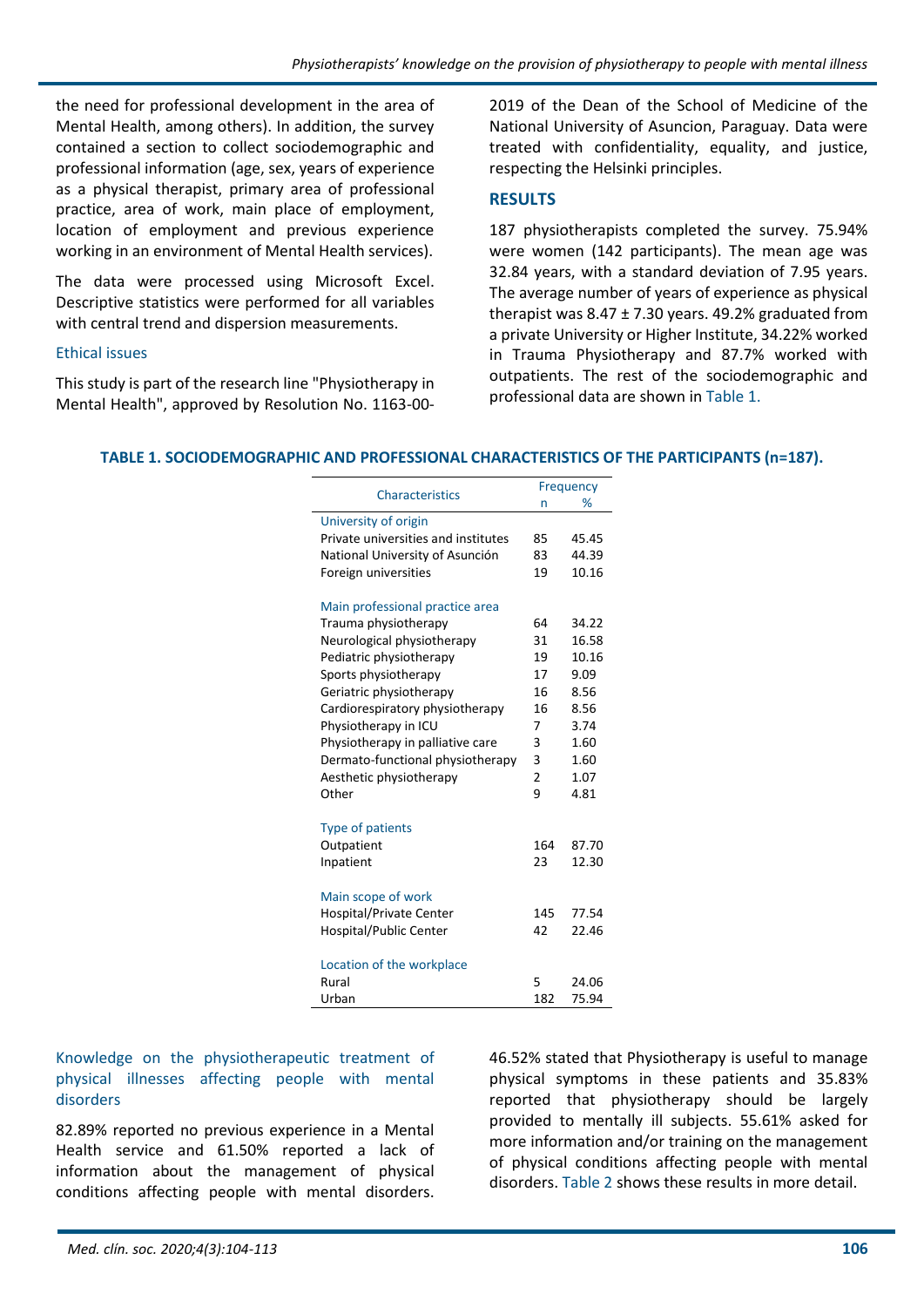#### **TABLE 2. KNOWLEDGE OF THE PHYSIOTHERAPEUTIC TREATMENT OF PHYSICAL DISEASES AFFECTING PEOPLE WITH MENTAL DISORDERS. PART 1 (n=187).**

|                                                                                                                                     |              | <b>Participants</b> |  |
|-------------------------------------------------------------------------------------------------------------------------------------|--------------|---------------------|--|
| Questions                                                                                                                           | n            | %                   |  |
| Work-experience in a Mental Health Service                                                                                          |              |                     |  |
| Yes                                                                                                                                 | 32           | 17.11               |  |
| No                                                                                                                                  | 155          | 82.89               |  |
| Do you agree that Physiotherapy plays a significant<br>role in managing the physical conditions of people<br>with mental disorders? |              |                     |  |
| Agree.                                                                                                                              | 87           | 46.52               |  |
| Strongly agree.                                                                                                                     | 74           | 39.57               |  |
| Neutral                                                                                                                             | 25           | 13.37               |  |
| <b>Disagree</b>                                                                                                                     | $\mathbf{1}$ | 0.53                |  |
| Would you like to care for more people with mental<br>disorders in your professional practice?                                      |              |                     |  |
| Maybe                                                                                                                               | 67           | 35.3                |  |
| Neutral                                                                                                                             | 67           | 35.83               |  |
| Definitely yes                                                                                                                      | 22           | 11.76               |  |
| Maybe not                                                                                                                           | 19           | 10.16               |  |
| Definitely not                                                                                                                      | 12           | 6.42                |  |
| Do you need more information and/or training on the<br>management of physical conditions affecting people<br>with mental disorders? |              |                     |  |
| Definitely yes                                                                                                                      | 104          | 55.61               |  |
| Maybe                                                                                                                               | 60           | 32.09               |  |
| Neutral                                                                                                                             | 12           | 6.42                |  |
| Maybe not                                                                                                                           | 7            | 3.74                |  |
| Definitely not                                                                                                                      | 4            | 2.14                |  |

41.18% reported that less than a quarter of their patients are people with mental disorders. 23.53% reported that this proportion may be due to an inadequate knowledge about the physiotherapeutic treatment of mentally ill people. More information can be found in Table 3.

35.83% of participants reported feeling somewhat confident to interact and communicate with people with mental disorders. 14.97% felt that their workplace was somewhat prepared to treat the physical illnesses affecting people with mental disorders and 32.62% reported that they felt somewhat prepared to manage these physical conditions (cardiovascular diseases, respiratory diseases, metabolic syndrome and diabetes, among others). Figure 1 summarizes these findings.

## **TABLE 3. KNOWLEDGE OF THE PHYSIOTHERAPEUTIC TREATMENT OF PHYSICAL DISEASES AFFECTING PEOPLE WITH MENTAL DISORDERS. PART 2 (n=187).**

| <b>Questions</b>                                       |    | Participants |
|--------------------------------------------------------|----|--------------|
|                                                        | n  | %            |
| What is the proportion of patients with mental         |    |              |
| disorders of the total cases you treat?                |    |              |
| About half                                             | 28 | 14.97        |
| Most of them                                           | 8  | 4.28         |
| Less than a quarter                                    | 77 | 41.18        |
| None                                                   | 74 | 39.57        |
| What is the reason for this proportion?                |    |              |
| Lack of professional referrals                         | 26 | 13.90        |
| Inadequate knowledge on physiotherapeutic treatment    | 44 | 23.53        |
| of people with mental disorders                        |    |              |
| Subject not discussed with the patient                 | 17 | 9.09         |
| Preference to care for people without mental disorders | 22 | 11.76        |
| Other                                                  | 78 | 41.71        |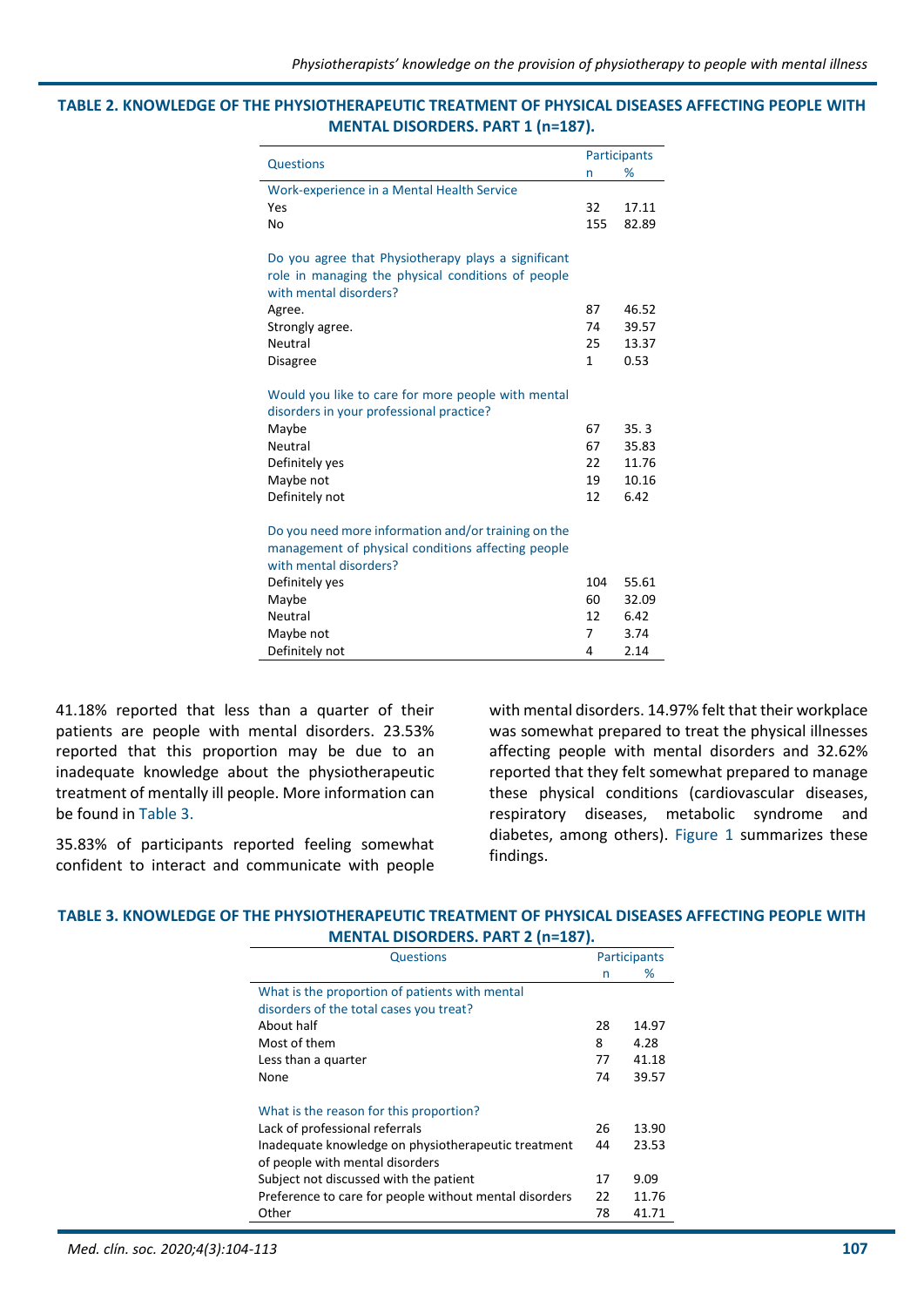# What is the most common physical condition you

| manage in people with mental disorders?       |     |       |
|-----------------------------------------------|-----|-------|
| Musculoskeletal diseases                      | 17  | 9.09  |
| Poor cardiovascular condition                 | 3   | 1.60  |
| Neurological                                  | 1   | 0.53  |
| Obesity                                       | 1   | 0.53  |
| Other / Did not respond                       | 165 | 88.24 |
| The people who attended the consultation were |     |       |
| Isolated cases                                | 75  | 40.11 |
| Never attended                                | 35  | 18.72 |
| Cases derived by a general practitioner       | 25  | 13.37 |
| Cases reported by a traumatologist            | 14  | 7.49  |
| Cases derived by a psychologist               | 11  | 5.88  |
| Cases derived by a psychiatrist               | 10  | 5.35  |
| Case derived by a neurologist                 | 1   | 0.53  |
| Other                                         | 16  | 8.56  |

## **FIGURE 1. CONFIDENCE IN THE MANAGEMENT OF PEOPLE WITH MENTAL DISORDERS (n=187).**



The need of more information for the management of the physical difficulties of people with mental disorders included: a. How physiotherapists can manage physical conditions that afflict people with mental disorders (39.04%); b. How to interact and communicate with people with mental disorders, their relatives and / or caregivers (21.93%); c. How to assess the behavioral risk of people with mental disorders, for example: risk of aggressiveness towards health personnel (16.04%); d. Physical conditions commonly associated with mental disorders (11.23%); e. Information on mental disorders in general, for example: symptoms, clinical presentation, available treatments (8.02%); and, f. All of the above (3.74%).

#### Knowledge of Physiotherapy as a treatment for mental disorders

75.94% of the participants stated that they were aware that Physiotherapy can be used as treatment for some mental disorders, mainly as an adjunct to both pharmacotherapy and psychotherapy (54.55%).

Jacobson's progressive muscle relaxation and aerobic exercise were considered to be effective in the treatment of some mental disorders (22.32% and 21.47%, respectively).

Participants mentioned that anxiety disorders (23.88%), major depression and related disorders (21.99%), and Alzheimer's disease and other dementias (21.48%) could mostly benefit from physiotherapy treatment. Table 4 presents these results in detail.

20.3% of sample reported to be aware on the existence of services providing Physiotherapy in the treatment of mental disorders in Paraguay. The "Hospital de Clínicas" of the School of Medicine, at National University of Asunción, was one of the most recognized health services (50%).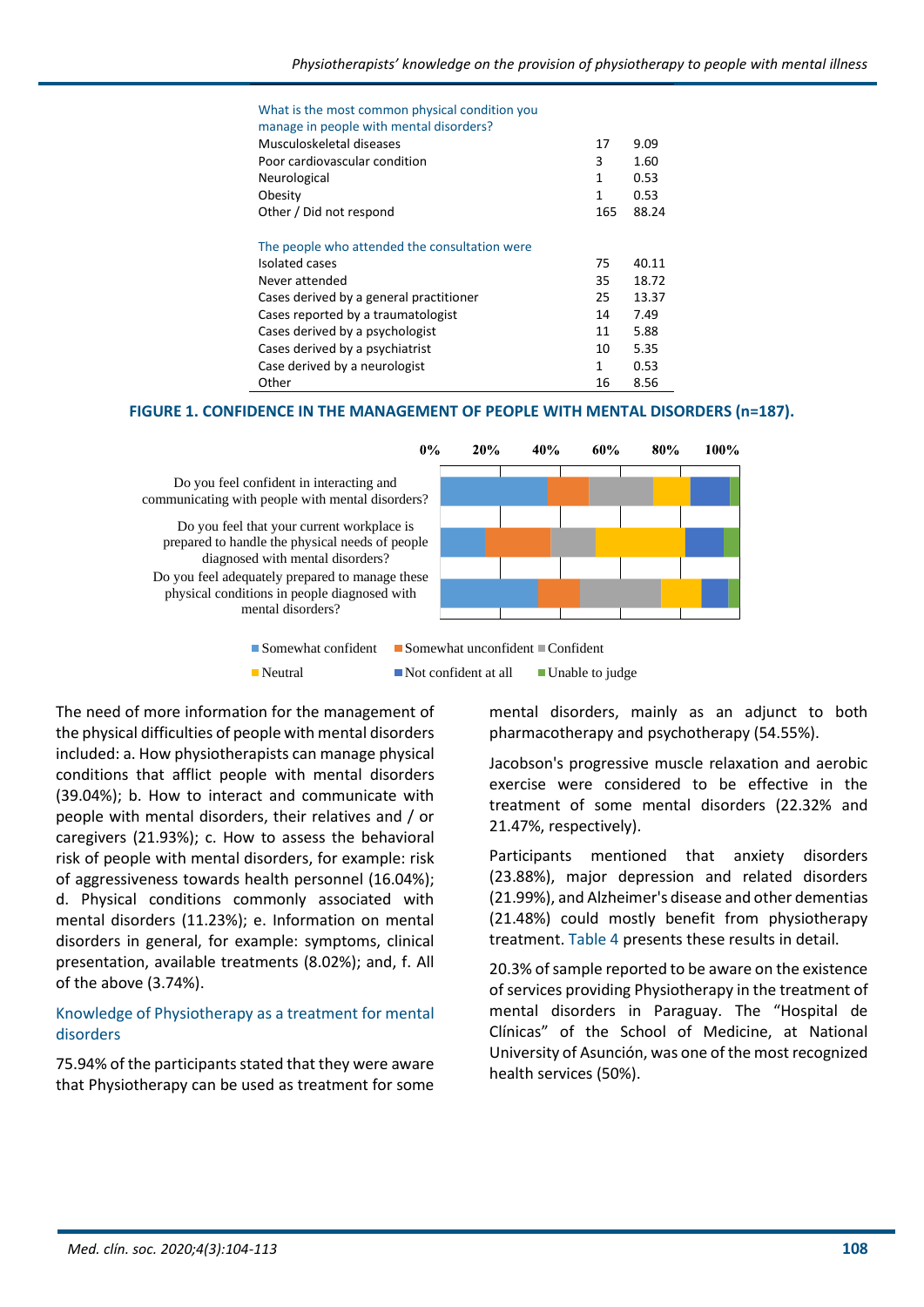#### **TABLE 4. KNOWLEDGE OF PHYSIOTHERAPY IN THE MANAGEMENT OF MENTAL DISORDERS (N=187).**

|                                                                                                                                                                                                 |     | Participants |
|-------------------------------------------------------------------------------------------------------------------------------------------------------------------------------------------------|-----|--------------|
| Questions                                                                                                                                                                                       | n   | %            |
| Physiotherapy can be used as a treatment for some mental disorders                                                                                                                              |     |              |
| Yes                                                                                                                                                                                             | 142 | 75.94%       |
| No                                                                                                                                                                                              | 45  | 24.06%       |
| What do you think is the role of Physiotherapy in the treatment of mental<br>disorders?                                                                                                         |     |              |
| Can be used as a monotherapy                                                                                                                                                                    | 1   | 0.53         |
| Can be used as an adjuvant of pharmacotherapy                                                                                                                                                   | 11  | 5.88         |
| Can be used as an adjuvant of psychotherapy                                                                                                                                                     | 31  | 16.58        |
| It can be used as an adjuvant of pharmacotherapy and psychotherapy                                                                                                                              | 102 | 54.55        |
| None of the above                                                                                                                                                                               | 9   | 4.81         |
| All of the above                                                                                                                                                                                | 33  | 17.65        |
| Have you prescribed any physiotherapeutic treatment for the treatment of<br>any mental disorder?                                                                                                |     |              |
| Yes                                                                                                                                                                                             | 54  | 28.88        |
| No                                                                                                                                                                                              | 133 | 71.12        |
| From the following list, what do you think is a physiotherapy intervention<br>with positive evidence for the treatment of some mental disorders? (you<br>can select more than one intervention) |     |              |
| Basic body-awareness therapy                                                                                                                                                                    | 74  | 15.58        |
| Muscle strengthening                                                                                                                                                                            | 43  | 9.05         |
| Aerobic exercise                                                                                                                                                                                | 102 | 21.47        |
| Yoga                                                                                                                                                                                            | 62  | 13.05        |
| Progressive muscle relaxation                                                                                                                                                                   | 106 | 22.32        |
| Manual therapy                                                                                                                                                                                  | 75  | 15.79        |
| Other                                                                                                                                                                                           | 13  | 2.74         |
| From the following list, what do you think is a mental disorder that can                                                                                                                        |     |              |
| benefit from physiotherapy? (you can select more than one disorder)                                                                                                                             |     |              |
| Anxiety disorders                                                                                                                                                                               | 139 | 23.88        |
| Major depression and related disorders                                                                                                                                                          | 128 | 21.99        |
| Alzheimer's disease and other dementias                                                                                                                                                         | 125 | 21.48        |
| Substance use disorders                                                                                                                                                                         | 52  | 8.93         |
| Eating disorders                                                                                                                                                                                | 49  | 8.42         |
| Bipolar disorder and related disorders                                                                                                                                                          | 48  | 8.25         |
| Schizophrenia and other psychotic disorders                                                                                                                                                     | 34  | 5.84         |
| Do not know                                                                                                                                                                                     | 7   | 1.20         |

#### **DISCUSSION**

To the best of our knowledge, this is the first research carried out in a Spanish-speaking country in order to determine the knowledge that physiotherapists have about the provision of Physiotherapy to people with mental disorders and about the role of Physiotherapy in the treatment of the physical illnesses of people with mental conditions, as well as those related to the use of Physiotherapy in the treatment of mental disorders. Although there is a similar work done in Australia (4), it focused on studying physiotherapists' perceptions of their role in the management of people with mental disorders, as well as the barriers they identified in the provision of Physiotherapy services for this population, but did not measure knowledge regarding the use of Physiotherapy as a treatment for mental disorders.

In this study, more than 80% of surveyed Physiotherapists recognized that Physiotherapy plays a significant role in the management of physical conditions affecting people with mental disorders, and almost 50% of the participants would like to treat more people with these comorbidities. This is in line with what was reported by Andrew et al.  $(4)$ , who in their study found that the majority considered that the treatment of people with mental disorders was part of their work and that Physiotherapy had an important role in the management of physical diseases that affect this population.

Likewise, our results may support the evidence of a positive attitude of physical therapists in managing physical illnesses of people with mental disorders (21– 24). However, this research also showed the existence of some barriers to this. Although 35.83% of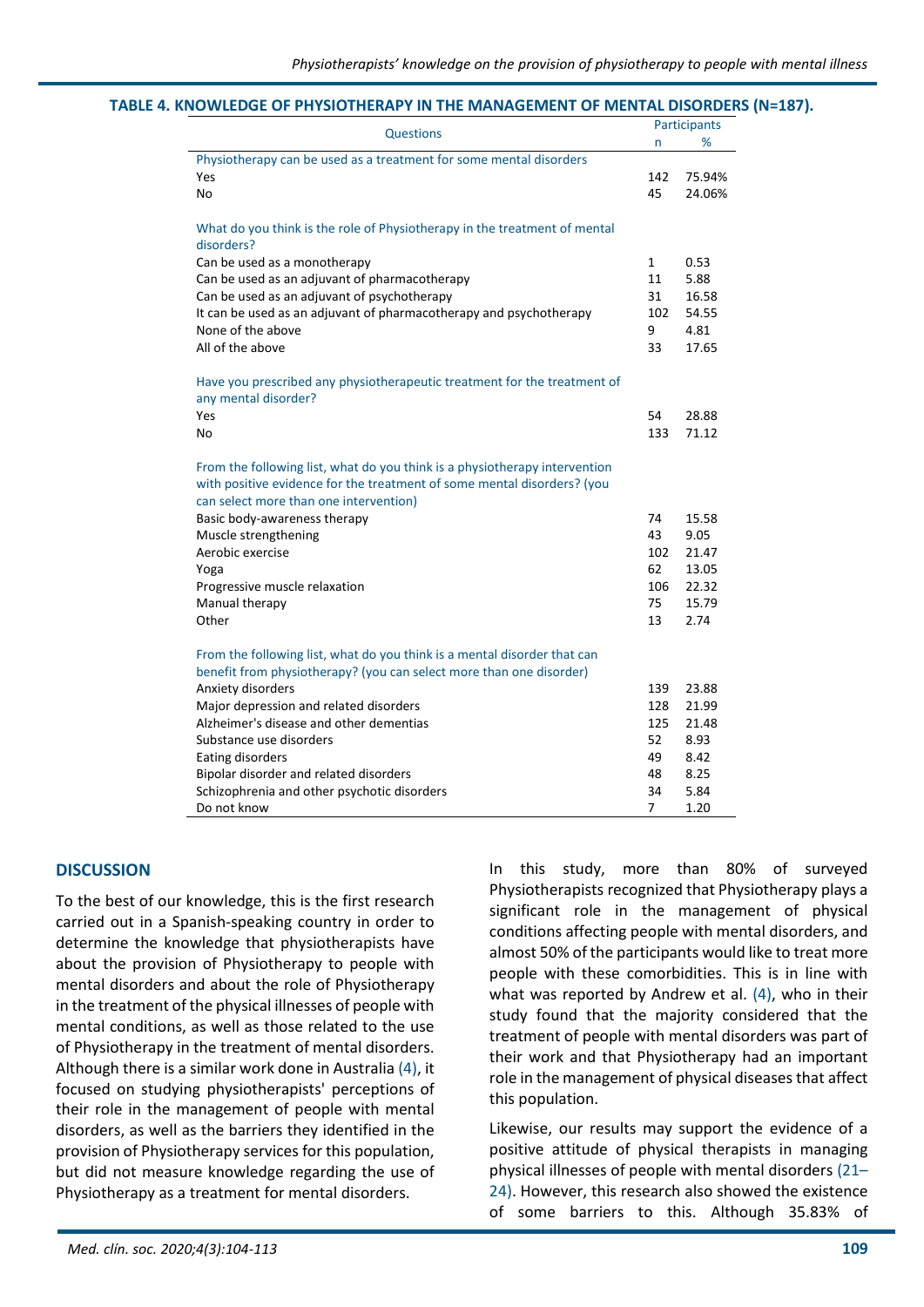participants reported feeling somewhat confident and/or capable of interacting and communicating with people with mental disorders, and 32.62% stated they felt somewhat able of managing physical frequent comorbidities (cardiovascular diseases, respiratory diseases, metabolic syndrome and diabetes), more than 60% reported that they could not access information about the management of these physical conditions. Furthermore, more than half of surveyed physiotherapists reported the need of more information and/or training regarding the management of physical conditions affecting people with mental disorders. This is a clear sign of the lack of an adequate training at undergraduate and graduate levels, as confirmed by previous findings (25).

Connaughton and Gibson (25) identified gaps in knowledge about mental illness among Physiotherapy students (due to insufficient content in the undergraduate curriculum programs). Since mental disorders are increasing in prevalence, for example major depression affects approximately 340 million people worldwide (26), with a prevalence at lifetime of around 20.6% (27), and up to 33.7% of people are affected by an anxiety disorder during their lifetime (28), the need training in mental Health for physical therapists is encouraged.

Our finding about the need for more information and/or training on managing physical conditions that affect people with mental disorders, is consistent with previous studies (15,29). Education among physiotherapists should include psychopathology, available treatments of mental disorders in general, and frequent comorbid physical comorbidities (30). In addition, communication techniques should be improved.

In Paraguay, the first initiative carried out jointly between resident physicians of Psychiatry and resident physiotherapists of the National University of Asunción (involving the Department of Psychiatry and the Department of Kinesiology and Physiotherapy of the School of Medical Sciences of the National University of Asunción), led to training opportunities. As a result, a first Paraguayan book has been published on the topic (3), as well as scientific articles (13,18,31).

In our study, it is noteworthy that a non-negligible number of physical therapists considered that they needed more information about how to interact and communicate with people with mental disorders (21.93%) and how to assess the behavioral risk and risk of aggressiveness towards health professionals (16.04%). Some researchers have already reported the existence of such beliefs among health professionals,

including physical therapists (32–35).

Stigma may also limit access to health services for people with mental disability (36). Education on Mental Health (and mental disorders) is also essential to reduce prejudices and discrimination (37). Educational processes should include elements on risk assessment, substance abuse and how to manage aggressive patients (38–41).

Importantly, in this study, the majority of people seen by physical therapists were isolated cases and not referred by general practitioners. The lack of medical referral to Physiotherapy has been pointed out by some other authors (4). Musculoskeletal complains among psychiatric patients were mostly managed by the surveyed physiotherapists in this study: this may reflect that Physiotherapists do not generally treat physical symptoms of mental disease and general practitioners are not referring them. Nonetheless, a large majority (75.94%) of physical therapists stated that they were aware that Physiotherapy can be used as treatment of some mental disorders, as an adjunct to both pharmacotherapy and psychotherapy. Physiotherapy in Mental Health may improve physical symptoms and well-being by promoting functional movement, awareness of movement, activity and physical exercise (42). Approaches may include: basic body-awareness therapy (43–45), muscle strengthening (46,47), aerobic exercise (48–51), yoga (52,53), progressive muscle relaxation (54–56), manual therapy (57) and therapeutic Pilates (31), among others. In our study, Jacobson's progressive muscle relaxation and aerobic exercise were recognized as the most effective physiotherapeutic interventions for the treatment of some mental disorders (22.32% and 21.47%, respectively).

Participants scored that anxiety disorders (23.88%), major depression and related disorders (21.99%), and Alzheimer's disease and other dementias (21.48%) were those mental disorders benefiting from a physiotherapy intervention. This has been confirmed by previous evidences (3,15,16,58). Also, it is important to emphasize that, currently, aerobic exercise can be used even in monotherapy for mild depression (26). Physiotherapy may improve the symptoms of mental disorders through various approaches: a. improving the overall physical health; b. psychophysiological approach enhancing physical competences related to the body; and c. approach related to psychotherapy, using the body as a gateway to improve the affective and social functioning of the individual (12,59).

Limitations of this study may include the type of sampling used, since, being a non-probabilistic type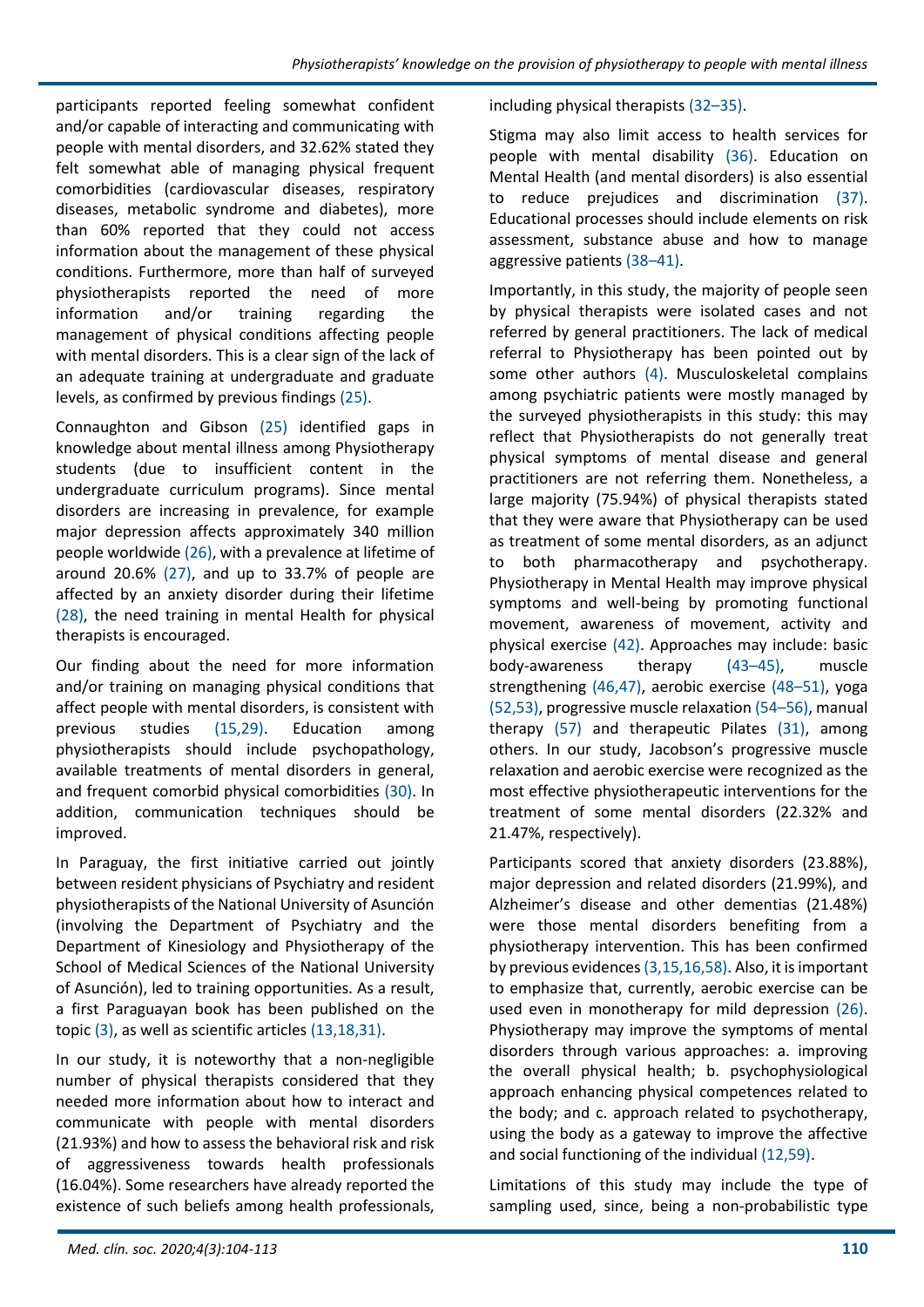sampling, its results cannot be generalized. However, given its internal validity, it can be considered that the results are applicable for the study-sample. Also, it was not possible to establish a certain degree of causality between the variables but rather they were studied cross-sectionally. Finally, a study-design including a qualitative component is needed to further explore physiotherapists' perceptions of this particular area.

We conclude that Physiotherapy has a potential role in managing the physical needs of people with mental disorders, and there may be a need to strengthen the skills and knowledge of physical therapists in order to address some specific needs of people with mental disorders. An adequate training of professional physiotherapists, starting from undergraduate education, is encouraged (60).

# **ACKNOWLEDGMENTS**

The authors express their gratitude to Professors Eleanor Andrew, Kathy Briffa, Samantha Lee, Robyn Fary (School of Physiotherapy and Exercise Science, Curtin University, Australia) and Flavie Waters (Clinical Research Center, Graylands Campus, North Metropolitan Health Service Mental Health; and School of Psychiatry and Clinical Neurosciences, University of Western Australia, Perth, Australia) for having kindly authorized the adaptation and translation into Spanish of the survey used in this research..

# **REFERENCES**

- 1. Whiteford HA, Ferrari AJ, Degenhardt L, Feigin V, Vos T. The Global Burden of Mental, Neurological and Substance Use Disorders: An Analysis from the Global Burden of Disease Study 2010. PLOS ONE. 2015;10(2):e0116820. <https://dx.doi.org/10.1371/journal.pone.0116820>
- 2. Liu Q, He H, Yang J, Feng X, Zhao F, Lyu J. Changes in the global burden of depression from 1990 to 2017: Findings from the Global Burden of Disease study. J Psychiatr Res. 2020;126:134–40.

<https://dx.doi.org/10.1016/j.jpsychires.2019.08.002>

- 3. Ortiz R, Ibarra V, Almirón M, González I, Gómez N, Torales J. Fisioterapia en Salud Mental: una breve guía introductoria [Physiotherapy in Mental Health: a brief introductory guide]1st ed.Asunción: EFACIM; 2018.
- 4. Andrew E, Briffa K, Waters F, Lee S, Fary R. Physiotherapists' views about providing physiotherapy services to people with severe and persistent mental illness: a mixed methods study. J Physiother. 2019;65(4):222–9. <https://dx.doi.org/10.1016/j.jphys.2019.08.001>
- 5. Hardy S, White J, Deane K, Gray R. Educating healthcare professionals to act on the physical health needs of people with serious mental illness: a systematic search for evidence: Educating staff about physical health in SMI. J Psychiatr Ment Health Nurs. 2011;18(8):721–7. <https://dx.doi.org/10.1111/j.1365-2850.2011.01722.x>
- 6. Grubaugh AL, Clapp JD, Frueh BC, Tuerk PW, Knapp RG, Egede LE. Open trial of exposure therapy for PTSD among patients with severe and persistent mental illness. Behav Res Ther. 2016:78:1-12.

#### <https://dx.doi.org/10.1016/j.brat.2015.12.006>

7. Alexandratos K, Barnett F, Thomas Y. The Impact of Exercise on the Mental Health and Quality of Life of People with Severe Mental Illness: A Critical Review. Br J Occup Ther. 2012;75(2):48–60.

<https://dx.doi.org/10.4276/030802212X13286281650956>

8. Knapik GP, Graor CH. Engaging Persons with Severe Persistent Mental Illness into Primary Care. J Nurse Pract. 2013;9(5):283–7.

<https://dx.doi.org/10.1016/j.nurpra.2013.02.019>

- 9. Robson D, Gray R. Serious mental illness and physical health problems: A discussion paper. Int J Nurs Stud. 2007;44(3):457–66.
- <https://dx.doi.org/10.1016/j.ijnurstu.2006.07.013>
- 10. Dickerson F, Origoni A, Schroeder J, Schweinfurth LAB, Stallings C, Savage CLG, et al. Mortality in schizophrenia and bipolar disorder: Clinical and serological predictors. Schizophr Res. 2016;170(1):177–83. <https://dx.doi.org/10.1016/j.schres.2015.11.010>
- 11. Torales J, Arce A. Principios de psicofarmacología: una introducción [Principles of Psychopharmacology: an introduction]. Med Clínica Soc. 2017;1(1):54–99.
- 12. Vancampfort D, Stubbs B, Ward PB, Teasdale S, Rosenbaum S. Why moving more should be promoted for severe mental illness. Lancet Psychiatry. 2015;2(4):295. [https://dx.doi.org/10.1016/S2215-0366\(15\)00099-1](https://dx.doi.org/10.1016/S2215-0366(15)00099-1)
- 13. Torales J, Barrios I, Almirón M, De la Cueva R. Physiotherapy in the treatment of anxiety disorders. Int J Cult Ment Health. 2017;10(3):298–9. <https://dx.doi.org/10.1080/17542863.2017.1303075>
- 14. Richardson CR, Faulkner G, McDevitt J, Skrinar GS, Hutchinson DS, Piette JD. Integrating Physical Activity Into Mental Health Services for Persons With Serious Mental Illness. Psychiatr Serv. 2005;56(3):324–31. <https://dx.doi.org/10.1176/appi.ps.56.3.324>
- 15. Pope C. Recovering mind and body: a framework for the role of physiotherapy in mental health and well‐being. J Public Ment Health. 2009;8(2):36–9. <https://dx.doi.org/10.1108/17465729200900012>
- 16. Probst M. Physiotherapy and Mental Health. In: Suzuki T, editor. Clin. Phys. Ther. 1st ed., London: InTech; 2017, p. 179–204.
- 17. Guszkowska M. [Effects of exercise on anxiety, depression and mood]. Psychiatr Pol. 2004;38(4):611–20.
- 18. Torales J, Almirón M, González I, Gómez N, Ortiz R, Ibarra V. Ejercicio físico como tratamiento adyuvante de los trastornos mentales. Una revisión narrativa. An Fac Cienc Méd (Asunción). 2018;51(3):27–32. [https://dx.doi.org/10.18004/anales/2018.051\(03\)27-032](https://dx.doi.org/10.18004/anales/2018.051(03)27-032)
- 19. Morgan VA, Waterreus A, Jablensky A, Mackinnon A, McGrath JJ, Carr V, et al. People living with psychotic illness in 2010: The second Australian national survey of psychosis. Aust N Z J Psychiatry. 2012;46(8):735–52. <https://dx.doi.org/10.1177/0004867412449877>
- 20. Lee S, Waters F, Briffa K, Fary RE. Limited interface between physiotherapy primary care and people with severe mental illness: a qualitative study. J Physiother. 2017;63(3):168–74.

<https://dx.doi.org/10.1016/j.jphys.2017.05.014>

- 21. Vancampfort D, Knapen J, Probst M, Scheewe T, Remans S, De Hert M. A systematic review of correlates of physical activity in patients with schizophrenia: Physical activity correlates in schizophrenia. Acta Psychiatr Scand. 2012;125(5):352–62. [https://dx.doi.org/10.1111/j.1600-](https://dx.doi.org/10.1111/j.1600-0447.2011.01814.x) [0447.2011.01814.x](https://dx.doi.org/10.1111/j.1600-0447.2011.01814.x)
- 22. Stubbs B, Soundy A, Probst M, De Hert M, De Herdt A,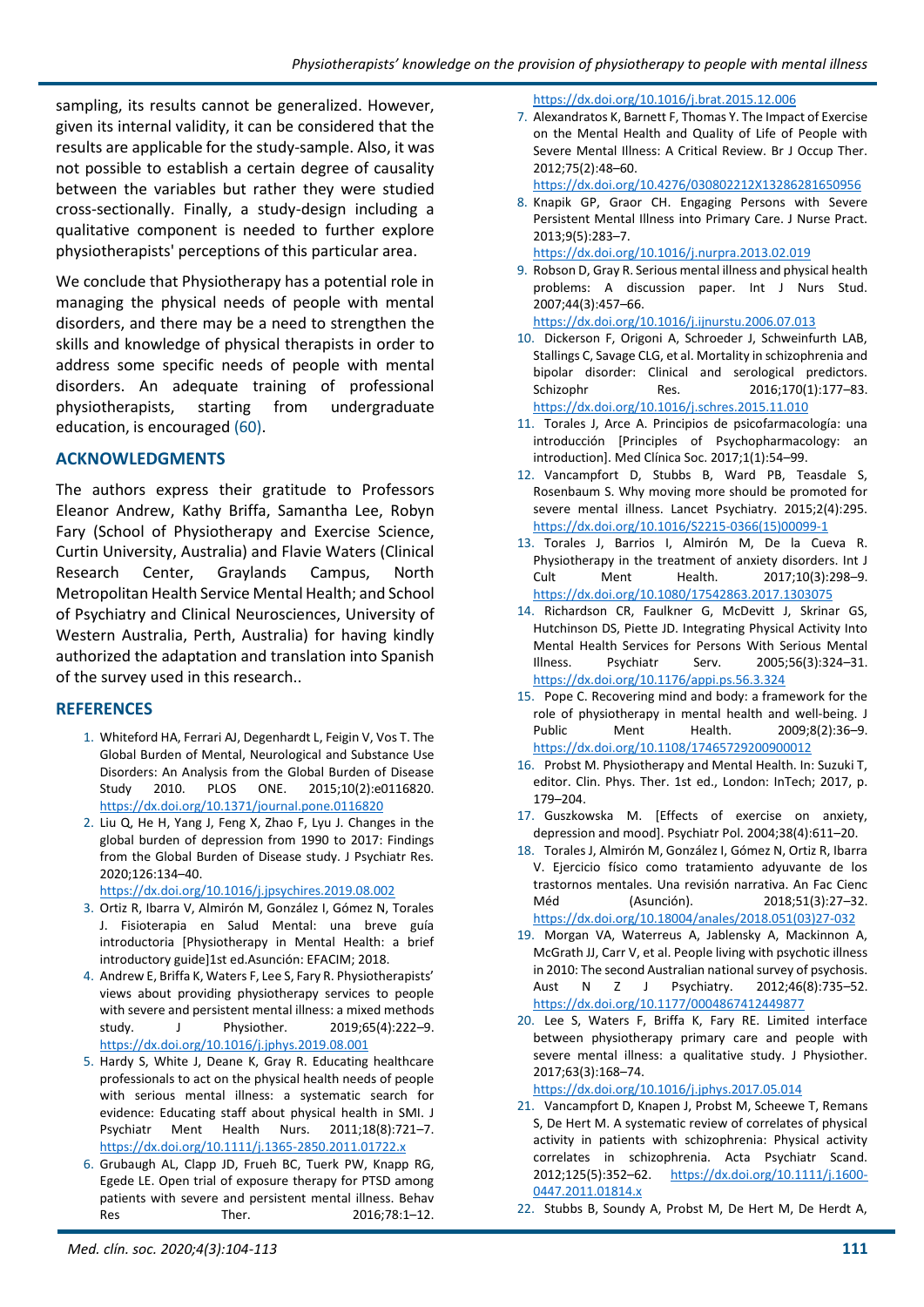Vancampfort D. Understanding the role of physiotherapists in schizophrenia: an international perspective from members of the International Organisation of Physical Therapists in Mental Health (IOPTMH). J Ment Health. 2014;23(3):125–9.

<https://dx.doi.org/10.3109/09638237.2013.869574>

23. Stubbs B, Soundy A, Probst M, Parker A, Skjaerven LH, Lundvik Gyllensten A, et al. Addressing the disparity in physical health provision for people with schizophrenia: an important role for physiotherapists. Physiotherapy. 2014;100(3):185–6.

<https://dx.doi.org/10.1016/j.physio.2013.11.003>

24. Stubbs B, Probst M, Soundy A, Parker A, De Herdt A, De Hert M, et al. Physiotherapists can help implement physical activity programmes in clinical practice. Br J Psychiatry. 2014;204(2):164–164.

<https://dx.doi.org/10.1192/bjp.204.2.164>

- 25. Connaughton J, Gibson W. Physiotherapy Students' Attitudes toward Psychiatry and Mental Health: A Cross-Sectional Study. Physiother Can. 2016;68(2):172–8. <https://dx.doi.org/10.3138/ptc.2015-18E>
- 26. Torales J, Arce A, Chávez E, Melgarejo O. Trastornos depresivos: de la etiopatogenia a la terapéutica [Depressive disorders: from etiopathogenesis to therapeutics]1st ed.Asunción: EFACIM; 2018.
- 27. Hasin DS, Sarvet AL, Meyers JL, Saha TD, Ruan WJ, Stohl M, et al. Epidemiology of Adult DSM-5 Major Depressive Disorder and Its Specifiers in the United States. JAMA Psychiatry. 2018;75(4):336.

<https://dx.doi.org/10.1001/jamapsychiatry.2017.4602>

- 28. Bandelow B, Michaelis S. Epidemiology of anxiety disorders in the 21st century. Dialogues Clin Neurosci. 2015;17(3):327–35.
- 29. Vancampfort D, Rosenbaum S, Probst M, Connaughton J, du Plessis C, Yamamoto T, et al. Top 10 research questions to promote physical activity in bipolar disorders: A consensus statement from the International Organization of Physical Therapists in Mental Health. J Affect Disord. 2016;195:82–7.

<https://dx.doi.org/10.1016/j.jad.2016.01.046>

- 30. Vancampfort D, De Hert M, Skjerven LH, Gyllensten AL, Parker A, Mulders N, et al. International Organization of Physical Therapy in Mental Health consensus on physical activity within multidisciplinary rehabilitation programmes for minimising cardio-metabolic risk in patients with schizophrenia. Disabil Rehabil. 2012;34(1):1–12. <https://dx.doi.org/10.3109/09638288.2011.587090>
- 31. Torales J, Almirón M, González I, Navarro R, O'Higgins M, Castaldelli-Maia J, et al. ¿Mejora el PILATES la salud mental? Mem Inst Investig En Cienc Salud. 2019;17(3):97–102. [https://dx.doi.org/10.18004/mem.iics/1812-](https://dx.doi.org/10.18004/mem.iics/1812-9528/2019.017.03.97-102) [9528/2019.017.03.97-102](https://dx.doi.org/10.18004/mem.iics/1812-9528/2019.017.03.97-102)
- 32. Peer JR, Warnecke AJ, Baum CA, Goreczny AJ. Stigmatization of People with Schizophrenia: Perspectives of Graduate Students in Various Healthcare Fields. Int J Ment Health. 2015;44(3):186-99. <https://dx.doi.org/10.1080/00207411.2015.1035065>
- 33. Rao H, Mahadevappa H, Pillay P, Sessay M, Abraham A, Luty J. A study of stigmatized attitudes towards people with mental health problems among health professionals. J Psychiatr Ment Health Nurs. 2009;16(3):279–84. <https://dx.doi.org/10.1111/j.1365-2850.2008.01369.x>
- 34. Setchell J. What Has Stigma Got to Do with Physiotherapy? Physiother Can. 2017;69(1):1-3. <https://dx.doi.org/10.3138/ptc.69.1.GEE>
- 35. Clement S, Schauman O, Graham T, Maggioni F, Evans-

Lacko S, Bezborodovs N, et al. What is the impact of mental health-related stigma on help-seeking? A systematic review of quantitative and qualitative studies. Psychol Med. 2015;45(1):11–27.

<https://dx.doi.org/10.1017/S0033291714000129>

- 36. Torales J, Girala N, Garcete M, Forestieri F. Derechos Humanos en Paraguay 2007 [Human Rights in Paraguay 2007]Asunción: AGR Editorial; 2007.
- 37. Stubbs A. Reducing mental illness stigma in health care students and professionals: a review of the literature. Australas Psychiatry. 2014;22(6):579–84. <https://dx.doi.org/10.1177/1039856214556324>
- 38. Fazel S. Schizophrenia, Substance Abuse, and Violent Crime. JAMA. 2009;301(19):2016. <https://dx.doi.org/10.1001/jama.2009.675>
- 39. Recalde Berni S, Torales J, Arce A. Esquizofrenia y violencia [Schizophrenia and violence]. Rev Par Psiq. 2015;3(1):57–66.
- 40. Arce A, Moreno M, Torales J, Rodríguez H, Bogado A, Medina A. Normas generales para personas usuarias de Salud Mental, sus familias y cuidadores generales [Rules for users of Mental Health services, their families and caregivers]3rd ed.Asunción: EFACIM; 2017.
- 41. Bernardo M, Córdoba R, Torales J, Barrios I, editors. ¿Qué sabemos de la Esquizofrenia? Guía para pacientes y familiares1st ed.Antigua: Asociación Psiquiátrica de América Latina; 2016.
- 42. Catalán-Matamoros D. Fisioterapia en Salud Mental. Efectividad de una intervención fisioterapéutica en trastornos alimentarios [Physiotherapy in Mental Health effectiveness of a physiotherapeutic intervention in eating disorders]. Universidad de Málaga, 2007.
- 43. Sobel D, Ornstein R. Manual de la Salud del Cuerpo y la Mente [Mind and Body Health Manual]1st ed.Barcelona: Kairós; 2000.
- 44. Catalan-Matamoros D, Helvik-Skjaerven L, Labajos-Manzanares MT, Martínez-de-Salazar-Arboleas A, Sánchez-Guerrero E. A pilot study on the effect of Basic Body Awareness Therapy in patients with eating disorders: a randomized controlled trial. Clin Rehabil. 2011;25(7):617– 26[. https://dx.doi.org/10.1177/0269215510394223](https://dx.doi.org/10.1177/0269215510394223)
- 45. Danielsson L, Rosberg S. Opening toward life: Experiences of basic body awareness therapy in persons with major depression. Int J Qual Stud Health Well-Being. 2015;10(1):27069.

<https://dx.doi.org/10.3402/qhw.v10.27069>

- 46. Fernandez-del-Valle M, Larumbe-Zabala E, Villaseñor-Montarroso A, Cardona Gonzalez C, Diez-Vega I, Lopez Mojares LM, et al. Resistance training enhances muscular performance in patients with anorexia nervosa: A randomized controlled trial: Resistance Training in Anorexia Nervosa. Int J Eat Disord. 2014;47(6):601–9. <https://dx.doi.org/10.1002/eat.22251>
- 47. Scheewe TW, Backx FJG, Takken T, Jörg F, van Strater ACP, Kroes AG, et al. Exercise therapy improves mental and physical health in schizophrenia: a randomised controlled trial. Acta Psychiatr Scand. 2013;127(6):464–73. <https://dx.doi.org/10.1111/acps.12029>
- 48. Scheewe TW, van Haren NEM, Sarkisyan G, Schnack HG, Brouwer RM, de Glint M, et al. Exercise therapy, cardiorespiratory fitness and their effect on brain volumes: A randomised controlled trial in patients with schizophrenia and healthy controls. Eur Neuropsychopharmacol. 2013;23(7):675–85.

<https://dx.doi.org/10.1016/j.euroneuro.2012.08.008>

49. Lowery D, Cerga-Pashoja A, Iliffe S, Thuné-Boyle I, Griffin